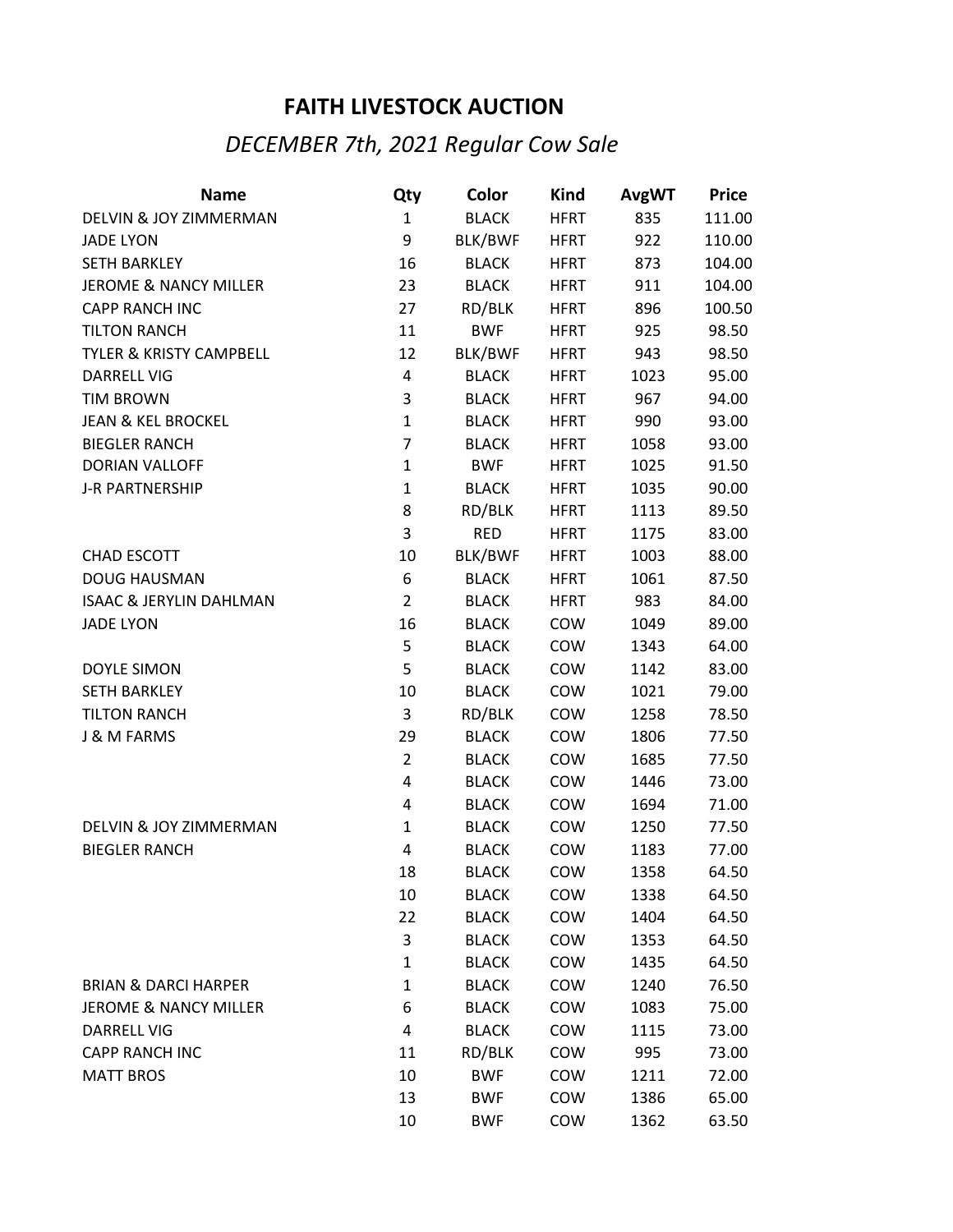| <b>JEAN &amp; KEL BROCKEL</b>      | $\mathbf{1}$   | <b>CHAR</b>  | COW        | 1120 | 70.00 |
|------------------------------------|----------------|--------------|------------|------|-------|
|                                    | 28             | <b>HERF</b>  | COW        | 1252 | 57.00 |
|                                    | 11             | <b>HERF</b>  | COW        | 1301 | 56.00 |
| <b>DORIAN VALLOFF</b>              | $\mathbf{1}$   | <b>BWF</b>   | COW        | 1330 | 68.50 |
|                                    | 4              | BLK/BWF      | COW        | 1395 | 61.50 |
| J-R PARTNERSHIP                    | $\mathbf{1}$   | <b>RED</b>   | COW        | 1430 | 68.00 |
|                                    | 14             | RD/BLK       | COW        | 1339 | 67.50 |
|                                    | 16             | <b>BLACK</b> | COW        | 1265 | 55.00 |
| <b>DOYLE SIMON</b>                 | $\overline{7}$ | <b>BLACK</b> | COW        | 1359 | 68.00 |
| <b>JUANITA DELBRIDGE</b>           | 5              | <b>BLACK</b> | COW        | 1306 | 67.00 |
|                                    | 11             | <b>BLACK</b> | COW        | 1416 | 67.00 |
|                                    | 3              | <b>BLACK</b> | COW        | 1302 | 59.00 |
| <b>REX GILLES</b>                  | $\overline{2}$ | <b>BLACK</b> | COW        | 1165 | 67.00 |
| <b>CHRIS ZIMMERMAN</b>             | $\overline{2}$ | <b>BLACK</b> | COW        | 1180 | 67.00 |
|                                    | 6              | <b>BLACK</b> | COW        | 1341 | 60.00 |
| <b>TYLER &amp; KRISTY CAMPBELL</b> | 6              | <b>BLACK</b> | COW        | 1293 | 66.50 |
| <b>FISHHOOK RANCH INC</b>          | 24             | <b>BLACK</b> | COW        | 1529 | 66.50 |
|                                    | 17             | <b>BLACK</b> | COW        | 1362 | 66.00 |
| <b>JOYCE GUNVILLE</b>              | 14             | <b>BLACK</b> | COW        | 1324 | 66.00 |
|                                    | 6              | <b>BLACK</b> | COW        | 1043 | 55.00 |
|                                    | 7              | <b>BLACK</b> | COW        | 1203 | 53.00 |
|                                    | 13             | <b>BLACK</b> | COW        | 1155 | 49.00 |
| <b>TIM BROWN</b>                   | 3              | <b>BLACK</b> | COW        | 1485 | 65.50 |
|                                    | 17             | <b>BLACK</b> | COW        | 1290 | 60.50 |
|                                    | 9              | <b>BLACK</b> | COW        | 1159 | 50.00 |
| ANDREW SACKMANN                    | 5              | <b>BLACK</b> | COW        | 1186 | 65.00 |
|                                    | 14             | BLK/BWF      | COW        | 1368 | 64.00 |
| <b>DENIM VARLAND</b>               | $\overline{7}$ | <b>BLACK</b> | COW        | 1356 | 64.50 |
| <b>DAVID &amp; ROXIE NIEMI</b>     | 18             | <b>BLACK</b> | COW        | 1553 | 64.50 |
|                                    | $\mathbf{1}$   | <b>BLACK</b> | COW        | 1720 | 62.00 |
|                                    | 3              | <b>BLACK</b> | COW        | 1372 | 54.00 |
|                                    | 13             | <b>BLACK</b> | COW        | 1328 | 53.00 |
| <b>JIM COLLINS</b>                 | $\mathbf{1}$   | <b>BLACK</b> | COW        | 1485 | 64.00 |
| <b>BRADY BURRESS</b>               | 6              | <b>RED</b>   | COW        | 1582 | 64.00 |
| RICHARD & ROXANN GLINES            | $\overline{2}$ | <b>HERF</b>  | COW        | 1020 | 64.00 |
|                                    | 4              | <b>BLACK</b> | <b>COW</b> | 1378 | 61.50 |
| <b>FRITZ &amp; JANA JOHNSON</b>    | $\mathbf{1}$   | <b>BLACK</b> | COW        | 1290 | 63.00 |
| <b>ROB FARLEE</b>                  | 5              | <b>RED</b>   | COW        | 1623 | 62.50 |
| PEGGY MASTEL                       | 10             | <b>BLACK</b> | COW        | 1399 | 62.50 |
|                                    | 8              | <b>BLACK</b> | COW        | 1324 | 62.50 |
|                                    | 20             | <b>BLACK</b> | COW        | 1241 | 58.50 |
| <b>ISAAC &amp; JERYLIN DAHLMAN</b> | 5              | <b>BLACK</b> | COW        | 1306 | 62.50 |
| <b>DOUG HAUSMAN</b>                | 7              | <b>BLACK</b> | COW        | 1333 | 62.50 |
| RYAN & PEGGY MCLELLAN              | 4              | RD/BLK       | COW        | 1423 | 60.50 |
|                                    | 3              | <b>BLACK</b> | COW        | 1155 | 57.50 |
|                                    | $\overline{2}$ | RD/BLK       | COW        | 1260 | 57.50 |
| RONALD WETZ                        | $\mathbf{1}$   | <b>BLACK</b> | COW        | 1570 | 60.00 |